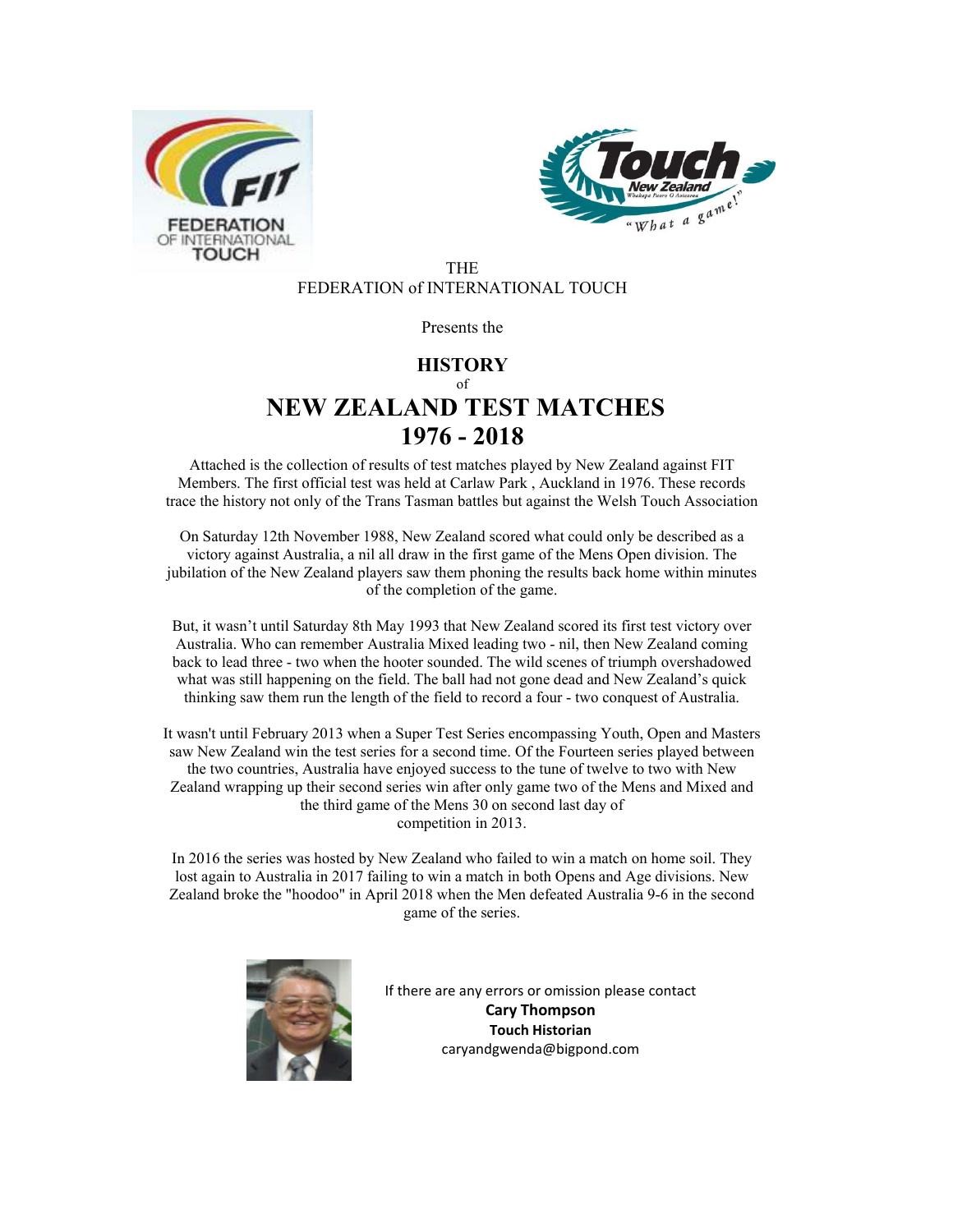## **HEAD TO HEAD 1976 - 2018**

### **NEW ZEALAND**

| <b>MENS</b>                             | Р  | W  |    | D | F                  | A              | <b>WOMEN</b>        | Þ                          | W |                 | D | F   | A        |
|-----------------------------------------|----|----|----|---|--------------------|----------------|---------------------|----------------------------|---|-----------------|---|-----|----------|
|                                         |    |    |    |   |                    |                |                     |                            |   |                 |   |     |          |
| <b>Australia</b>                        | 42 | 9  | 32 | 1 | 185                | 269            | <b>Australia</b>    | 40                         | 3 | 37              |   | 116 | 253      |
| <b>Canada</b>                           | 2  | 2  |    |   | 14                 | 1              | <b>Canada</b>       | 2                          | 2 |                 |   | 10  | 3        |
| <b>Japan</b>                            | 3  | 3  |    |   | 39                 | 15             | Japan               | 2                          | 2 |                 |   | 26  | 3        |
| <b>Niue</b>                             |    |    |    |   | 11                 | 1              | <b>Niue</b>         |                            |   |                 |   | 19  | $\Omega$ |
| <b>Samoa</b>                            |    |    |    |   | 10                 | $\overline{2}$ | <b>Samoa</b>        |                            |   |                 |   | 12  |          |
|                                         | 49 | 16 | 32 |   | 259                | 288            |                     | 46                         | 9 | 37              | 0 | 183 | 260      |
| <b>Biggest Win:</b><br>15-5; Japan 2016 |    |    |    |   |                    |                | <b>Biggest Win:</b> |                            |   | 19-0; Niue 1988 |   |     |          |
| Worst Loss:<br>3-11; Australia 2012     |    |    |    |   | <b>Worst Loss:</b> |                |                     | 0-11; Australia 1986, 2002 |   |                 |   |     |          |

| P                   | W               |    | D |             | A   | WOMFN               | Р                          | W |                 | D | F   | A   |
|---------------------|-----------------|----|---|-------------|-----|---------------------|----------------------------|---|-----------------|---|-----|-----|
|                     |                 |    |   |             |     |                     |                            |   |                 |   |     |     |
| 42                  | 9               | 32 |   | 185         | 269 | <b>Australia</b>    | 40                         | 3 | 37              |   | 116 | 253 |
| 2                   | 2               |    |   | 14          |     | <b>Canada</b>       | 2                          | 2 |                 |   | 10  | 3   |
| 3                   | 3               |    |   | 39          | 15  | Japan               | 2                          | 2 |                 |   | 26  | 3   |
|                     |                 |    |   | 11          |     | <b>Niue</b>         |                            |   |                 |   | 19  | 0   |
|                     |                 |    |   | 10          | 2   | <b>Samoa</b>        |                            |   |                 |   | 12  |     |
|                     |                 |    |   |             |     |                     |                            |   |                 |   |     |     |
| 49                  | 16              | 32 | 1 | 259         | 288 |                     | 46                         | 9 | 37              | 0 | 183 | 260 |
|                     | 5-5; Japan 2016 |    |   |             |     | <b>Biggest Win:</b> |                            |   | 19-0; Niue 1988 |   |     |     |
| -11; Australia 2012 |                 |    |   | Worst Loss: |     |                     | 0-11; Australia 1986, 2002 |   |                 |   |     |     |

| <b>MIXED</b>                            | P  | W  |                     | D |     | A   | <b>MENS 30's</b>    | D  | W                    |   | D | F  | A  |
|-----------------------------------------|----|----|---------------------|---|-----|-----|---------------------|----|----------------------|---|---|----|----|
|                                         |    |    |                     |   |     |     |                     |    |                      |   |   |    |    |
| <b>Australia</b>                        | 41 | 15 | 26                  |   | 246 | 295 | <b>Australia</b>    | 11 | 2                    | 9 |   | 53 | 93 |
| <b>Canada</b>                           | 2  | 2  |                     |   | 12  |     | <b>Canada</b>       | 0  |                      |   |   |    |    |
| <b>Japan</b>                            | 0  |    |                     |   |     |     | Japan               | 0  |                      |   |   |    |    |
| <b>Niue</b>                             |    |    |                     |   | 11  |     | <b>Niue</b>         | 0  |                      |   |   |    |    |
| <b>Samoa</b>                            |    |    |                     |   | 13  | 5   | <b>Samoa</b>        | 0  |                      |   |   |    |    |
|                                         | 45 | 19 | 26                  | 0 | 282 | 302 |                     | 11 | 2                    | 9 | 0 | 53 | 93 |
| <b>Biggest Win:</b><br>13-5; Samoa 1988 |    |    |                     |   |     |     | <b>Biggest Win:</b> |    | 10-6; Australia 2013 |   |   |    |    |
| Worst Loss:                             |    |    | 1-8; Australia 1991 |   |     |     | <b>Worst Loss:</b>  |    | 3-17; Australia 2017 |   |   |    |    |

| P                  | W               |    | D |     | А   | <b>MENS 30's</b>    | Р  | W |                      | D | F  | A  |
|--------------------|-----------------|----|---|-----|-----|---------------------|----|---|----------------------|---|----|----|
|                    |                 |    |   |     |     |                     |    |   |                      |   |    |    |
| 41                 | 15              | 26 |   | 246 | 295 | <b>Australia</b>    | 11 | 2 | 9                    |   | 53 | 93 |
| 2                  | 2               |    |   | 12  |     | <b>Canada</b>       | 0  |   |                      |   |    |    |
| $\Omega$           |                 |    |   |     |     | Japan               | 0  |   |                      |   |    |    |
|                    |                 |    |   | 11  |     | <b>Niue</b>         | 0  |   |                      |   |    |    |
|                    |                 |    |   | 13  | 5   | <b>Samoa</b>        | 0  |   |                      |   |    |    |
|                    |                 |    |   |     |     |                     |    |   |                      |   |    |    |
| 45                 | 19              | 26 | 0 | 282 | 302 |                     | 11 | າ | 9                    | 0 | 53 | 93 |
|                    | 3-5; Samoa 1988 |    |   |     |     | <b>Biggest Win:</b> |    |   | 10-6; Australia 2013 |   |    |    |
| -8; Australia 1991 |                 |    |   |     |     | Worst Loss:         |    |   | 3-17; Australia 2017 |   |    |    |

| <b>WOMENS 27/30's</b> |          | W |                     | D | F  | A  | <b>MIXED SENIOR</b> | P | W                    |   | D | F  | A  |
|-----------------------|----------|---|---------------------|---|----|----|---------------------|---|----------------------|---|---|----|----|
|                       |          |   |                     |   |    |    |                     |   |                      |   |   |    |    |
| <b>Australia</b>      | 10       | 3 |                     |   | 25 | 49 | <b>Australia</b>    | 3 | 3                    |   |   | 19 | 13 |
| <b>Canada</b>         | 0        |   |                     |   |    |    | <b>Canada</b>       | 0 |                      |   |   |    |    |
| <b>Japan</b>          | 0        |   |                     |   |    |    | Japan               | 0 |                      |   |   |    |    |
| <b>Niue</b>           | $\Omega$ |   |                     |   |    |    | <b>Niue</b>         | 0 |                      |   |   |    |    |
| <b>Samoa</b>          | $\Omega$ |   |                     |   |    |    | <b>Samoa</b>        | 0 |                      |   |   |    |    |
|                       |          |   |                     |   |    |    | <b>Wales</b>        |   |                      |   |   | 15 | 1  |
|                       | 10       | 3 |                     | 0 | 25 | 49 |                     | 4 | 4                    | 0 | 0 | 34 | 14 |
| <b>Biggest Win:</b>   |          |   | 6-4; Australia 2013 |   |    |    | <b>Biggest Win:</b> |   | 6-2; Australia 2013  |   |   |    |    |
| <b>Worst Loss:</b>    |          |   | 0-5; Australia 2010 |   |    |    | Worst Loss:         |   | No loss yet recorded |   |   |    |    |

|                    | W                  |   | D | F  | А                  | <b>MIXED SENIOR</b> | P                    | w                   |   | D | F  | A  |
|--------------------|--------------------|---|---|----|--------------------|---------------------|----------------------|---------------------|---|---|----|----|
|                    |                    |   |   |    |                    |                     |                      |                     |   |   |    |    |
| 10                 | 3                  | 7 |   | 25 | 49                 | <b>Australia</b>    | 3                    | 3                   |   |   | 19 | 13 |
| $\Omega$           |                    |   |   |    |                    | <b>Canada</b>       | 0                    |                     |   |   |    |    |
| $\Omega$           |                    |   |   |    |                    | Japan               | 0                    |                     |   |   |    |    |
| $\Omega$           |                    |   |   |    |                    | <b>Niue</b>         | 0                    |                     |   |   |    |    |
| $\Omega$           |                    |   |   |    |                    | <b>Samoa</b>        | 0                    |                     |   |   |    |    |
|                    |                    |   |   |    |                    | <b>Wales</b>        |                      | 1                   |   |   | 15 |    |
|                    |                    |   |   |    |                    |                     |                      |                     |   |   |    |    |
| 10                 | 3                  |   | Ω | 25 | 49                 |                     | 4                    | 4                   | O | 0 | 34 | 14 |
|                    | -4; Australia 2013 |   |   |    |                    | <b>Biggest Win:</b> |                      | 6-2; Australia 2013 |   |   |    |    |
| -5; Australia 2010 |                    |   |   |    | <b>Worst Loss:</b> |                     | No loss yet recorded |                     |   |   |    |    |

*\*Wom 27 are not recognised as an official FIT Division*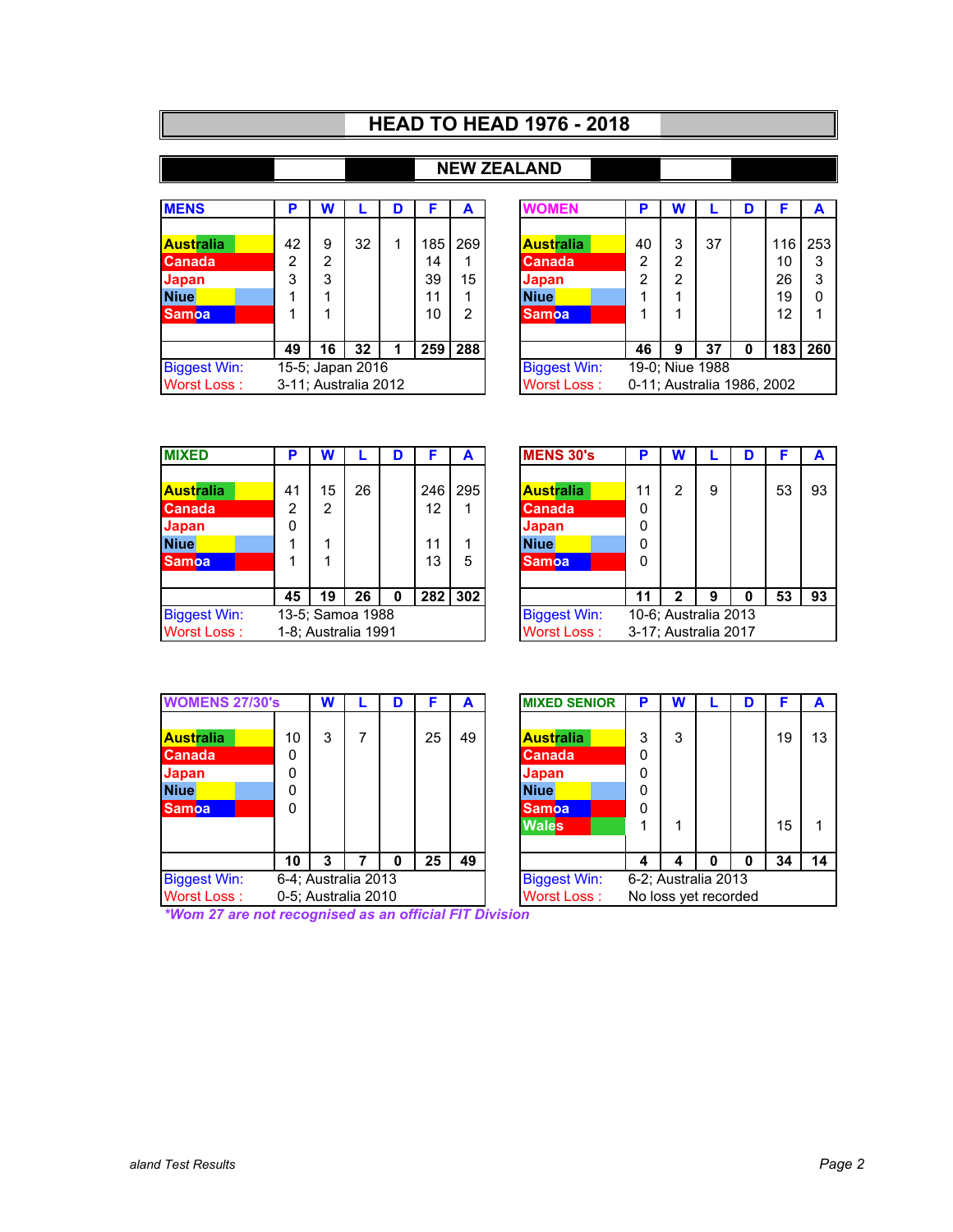### **New Zealand Test Match Summary 1976 - 2018**

| <b>MENS 35's</b>    | Р              | W                    | D |    | A  | <b>MENS 40's</b>    | D | W                        | D | F  | A  |
|---------------------|----------------|----------------------|---|----|----|---------------------|---|--------------------------|---|----|----|
|                     |                |                      |   |    |    |                     |   |                          |   |    |    |
| <b>Australia</b>    |                |                      |   | 3  | 40 | <b>Australia</b>    | 9 | 2                        |   | 45 | 68 |
| <b>Canada</b>       | $\overline{2}$ | 2                    |   | 10 | 1  | <b>Canada</b>       | 0 |                          |   |    |    |
| <b>Japan</b>        | 0              |                      |   |    |    | Japan               | 0 |                          |   |    |    |
| <b>Niue</b>         | $\Omega$       |                      |   |    |    | <b>Niue</b>         | 0 |                          |   |    |    |
| <b>Samoa</b>        | 0              |                      |   |    |    | <b>Samoa</b>        | 0 |                          |   |    |    |
|                     | 9              | 2                    | 0 | 13 | 41 |                     | 9 | 2                        | o | 45 | 68 |
| <b>Biggest Win:</b> |                | 6-0; Canada 1988     |   |    |    | <b>Biggest Win:</b> |   | 6-5; Australia 2010/2013 |   |    |    |
| Worst Loss:         |                | 0-12: Australia 1991 |   |    |    | Worst Loss:         |   | 5-10; Australia 2017     |   |    |    |

| Þ                                    | W              |  | D | F                                         | А       | <b>MENS 40's</b>                                                   | Р                                                | W |   | D | F  |    |
|--------------------------------------|----------------|--|---|-------------------------------------------|---------|--------------------------------------------------------------------|--------------------------------------------------|---|---|---|----|----|
| 7<br>2<br>0<br>0<br>0                | 2              |  |   | 3<br>10                                   | 40<br>1 | Australia<br><b>Canada</b><br>Japan<br><b>Niue</b><br><b>Samoa</b> | 9<br>0<br>0<br>0<br>0                            | 2 | 7 |   | 45 | 68 |
| 9                                    | $\overline{2}$ |  | 0 | 13                                        | 41      |                                                                    | 9                                                | 2 |   | 0 | 45 | 68 |
| 0; Canada 1988<br>12; Australia 1991 |                |  |   | <b>Biggest Win:</b><br><b>Worst Loss:</b> |         |                                                                    | 6-5; Australia 2010/2013<br>5-10; Australia 2017 |   |   |   |    |    |

| <b>MENS 45's</b>    | P        | w |                      | D |    | A  | <b>MENS 50's</b>    | O | W                   |   | D | F  | A  |
|---------------------|----------|---|----------------------|---|----|----|---------------------|---|---------------------|---|---|----|----|
|                     |          |   |                      |   |    |    |                     |   |                     |   |   |    |    |
| <b>Australia</b>    | 3        |   | 3                    |   | 10 | 30 | <b>Australia</b>    | 9 |                     | 9 |   | 29 | 67 |
| <b>Canada</b>       | 0        |   |                      |   |    |    | <b>Canada</b>       | 0 |                     |   |   |    |    |
| <b>Japan</b>        | 0        |   |                      |   |    |    | Japan               | 0 |                     |   |   |    |    |
| <b>Niue</b>         | 0        |   |                      |   |    |    | <b>Niue</b>         | 0 |                     |   |   |    |    |
| <b>Samoa</b>        | $\Omega$ |   |                      |   |    |    | <b>Samoa</b>        | 0 |                     |   |   |    |    |
|                     | 3        | 0 | 3                    | 0 | 10 | 30 |                     | 9 | Ω                   | 9 | 0 | 29 | 67 |
| <b>Biggest Win:</b> |          |   | No win recorded      |   |    |    | <b>Biggest Win:</b> |   | No win recorded     |   |   |    |    |
| Worst Loss:         |          |   | 10-3; Austrlaia 2010 |   |    |    | <b>Worst Loss:</b>  |   | 8-3; Austrlaia 2010 |   |   |    |    |

| D | W                   |   | D | F  | А  | <b>MENS 50's</b>    | Р | W |                     | D | F  | А  |
|---|---------------------|---|---|----|----|---------------------|---|---|---------------------|---|----|----|
|   |                     |   |   |    |    |                     |   |   |                     |   |    |    |
| 3 |                     | 3 |   | 10 | 30 | Australia           | 9 |   | 9                   |   | 29 | 67 |
| 0 |                     |   |   |    |    | <b>Canada</b>       | 0 |   |                     |   |    |    |
| 0 |                     |   |   |    |    | Japan               | 0 |   |                     |   |    |    |
| 0 |                     |   |   |    |    | <b>Niue</b>         | 0 |   |                     |   |    |    |
| 0 |                     |   |   |    |    | <b>Samoa</b>        | 0 |   |                     |   |    |    |
|   |                     |   |   |    |    |                     |   |   |                     |   |    |    |
| 3 | 0                   | 3 | 0 | 10 | 30 |                     | 9 | O | 9                   | 0 | 29 | 67 |
|   | o win recorded      |   |   |    |    | <b>Biggest Win:</b> |   |   | No win recorded     |   |    |    |
|   | 0-3; Austrlaia 2010 |   |   |    |    | <b>Worst Loss:</b>  |   |   | 8-3; Austrlaia 2010 |   |    |    |

### *SUMMARY*

#### *Overall Performance - New Zealand*

| <b>Divisions</b>  | P   | W  |     | D | F   | A    |                                        |
|-------------------|-----|----|-----|---|-----|------|----------------------------------------|
|                   |     |    |     |   |     |      |                                        |
| <b>Men</b>        | 49  | 16 | 32  | 1 | 259 | 288  | <b>Biggest Winning Margin</b>          |
| <b>Women</b>      | 46  | 9  | 37  | 0 | 183 | 260  |                                        |
| <b>Mixed</b>      | 45  | 19 | 26  | 0 | 282 | 302  | Mixed Snr 15-1 v Wales 2003            |
| <b>Men 30</b>     | 11  | 2  | 9   | 0 | 53  | 93   |                                        |
| Women 30          | 10  | 3  | 7   | 0 | 25  | 49   |                                        |
| <b>Mixed Snr</b>  | 4   | 4  | 0   | 0 | 34  | 14   |                                        |
| Men 35            | 9   | 2  |     | 0 | 13  | 41   | <b>Worst Loss</b>                      |
| Men <sub>40</sub> | 9   | 2  | 7   | 0 | 45  | 68   |                                        |
| <b>Men 45</b>     | 3   | 0  | 3   | 0 | 10  | 30   | <b>Men 30</b><br>3-17 v Australia 2017 |
| lMen 50           | 9   | 0  | 9   | 0 | 29  | 67   |                                        |
|                   |     |    |     |   |     |      |                                        |
|                   | 195 | 57 | 137 |   | 933 | 1212 |                                        |

| <b>Biggest Winning Margin</b> |                             |  |  |  |  |  |  |  |  |
|-------------------------------|-----------------------------|--|--|--|--|--|--|--|--|
|                               | Mixed Snr 15-1 v Wales 2003 |  |  |  |  |  |  |  |  |

| <b>Worst Loss</b> |                       |  |  |  |  |  |  |
|-------------------|-----------------------|--|--|--|--|--|--|
| Men 30            | 3-17 v Australia 2017 |  |  |  |  |  |  |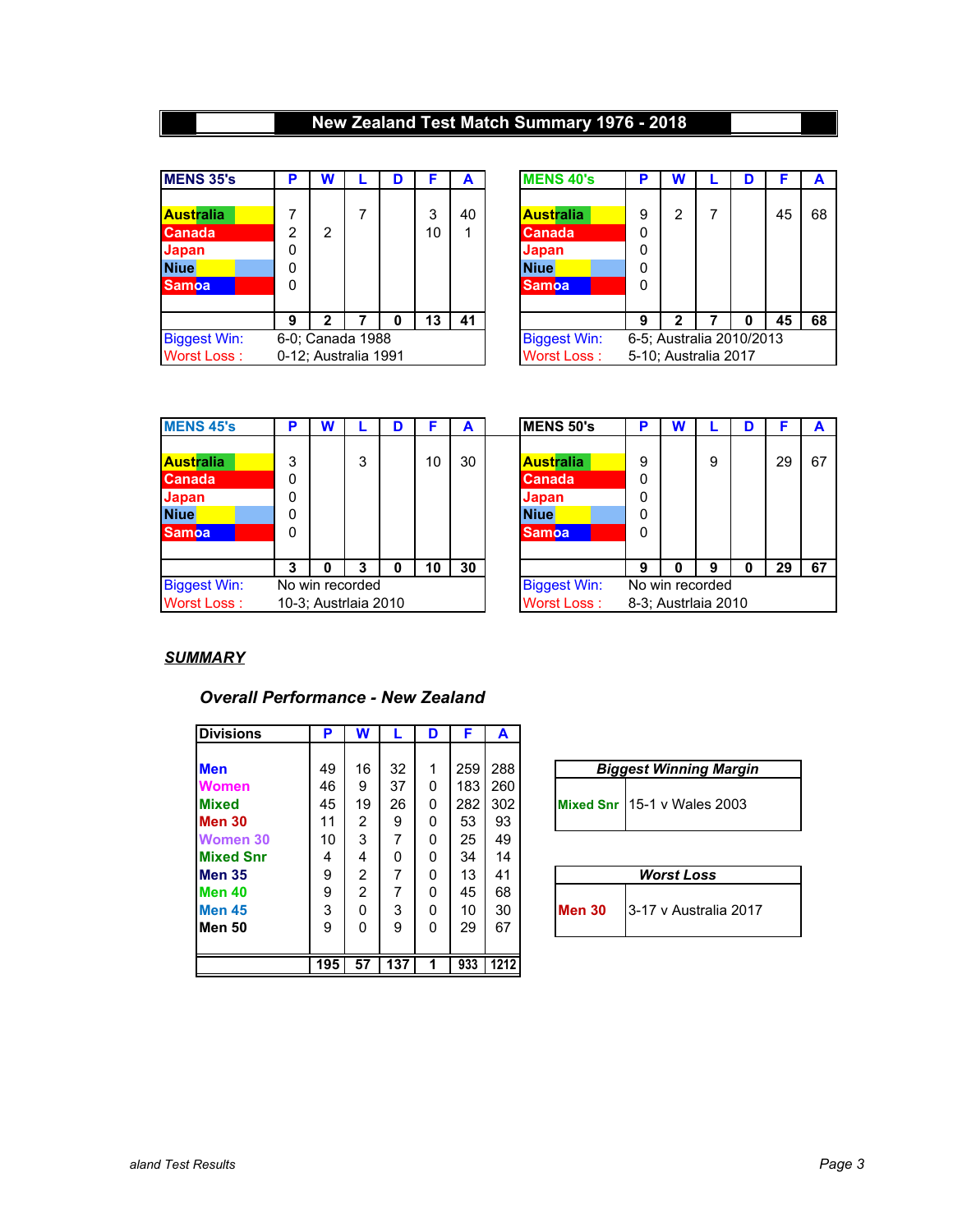### *Overall Performance - Opponents*

| <b>Teams</b>     | Р   | W  | L   | D | F   | A    |
|------------------|-----|----|-----|---|-----|------|
|                  |     |    |     |   |     |      |
| <b>Australia</b> | 175 | 37 | 137 | 1 | 731 | 1177 |
| <b>Canada</b>    | 8   | 8  | 0   | 0 | 46  | 6    |
| Japan            | 5   | 5  | 0   | 0 | 65  | 18   |
| <b>Niue</b>      | 3   | 3  | 0   | 0 | 41  | 2    |
| <b>Samoa</b>     | 3   | 3  | 0   | 0 | 35  | 8    |
| <b>Wales</b>     | 1   | 1  | 0   | 0 | 15  |      |
|                  |     |    |     |   |     |      |
|                  | 195 | 57 | 137 | 1 | 933 | 1212 |

### **NEW ZEALAND TEST RESULTS**





| <b>Masters</b> | New Zealand | 0 Australia | $\sim$ 3 | 2-Apr-76 Auckland, NZ |
|----------------|-------------|-------------|----------|-----------------------|
| <b>Masters</b> | New Zealand | 1 Australia | 4        | 3-Apr-76 Auckland, NZ |
| <b>Masters</b> | New Zealand | 0 Australia | 6        | 4-Apr-76 Auckland, NZ |
|                |             |             |          |                       |

#### *Second Series*

| <b>Men</b>     | New Zealand | 1 Australia | 4                       | 23-Mar-85  Melbourne. Vic |
|----------------|-------------|-------------|-------------------------|---------------------------|
| <b>Seniors</b> | New Zealand | 0 Australia | $\overline{\mathbf{3}}$ | 24-Mar-85  Melbourne. Vic |
|                |             |             |                         |                           |

#### *Third Series*

| <b>Masters</b> | New Zealand | 0 | Australia   | 8              | 14-Dec-86 | Auckland. NZ           |
|----------------|-------------|---|-------------|----------------|-----------|------------------------|
| <b>Men</b>     | New Zealand |   | 0 Australia | 6              | 14-Dec-86 | Auckland. NZ           |
| <b>Mixed</b>   | New Zealand |   | 2 Australia | $\overline{7}$ |           | 14-Dec-86 Auckland, NZ |
| <b>Women</b>   | New Zealand |   | 0 Australia | 11             | 14-Dec-86 | Auckland. NZ           |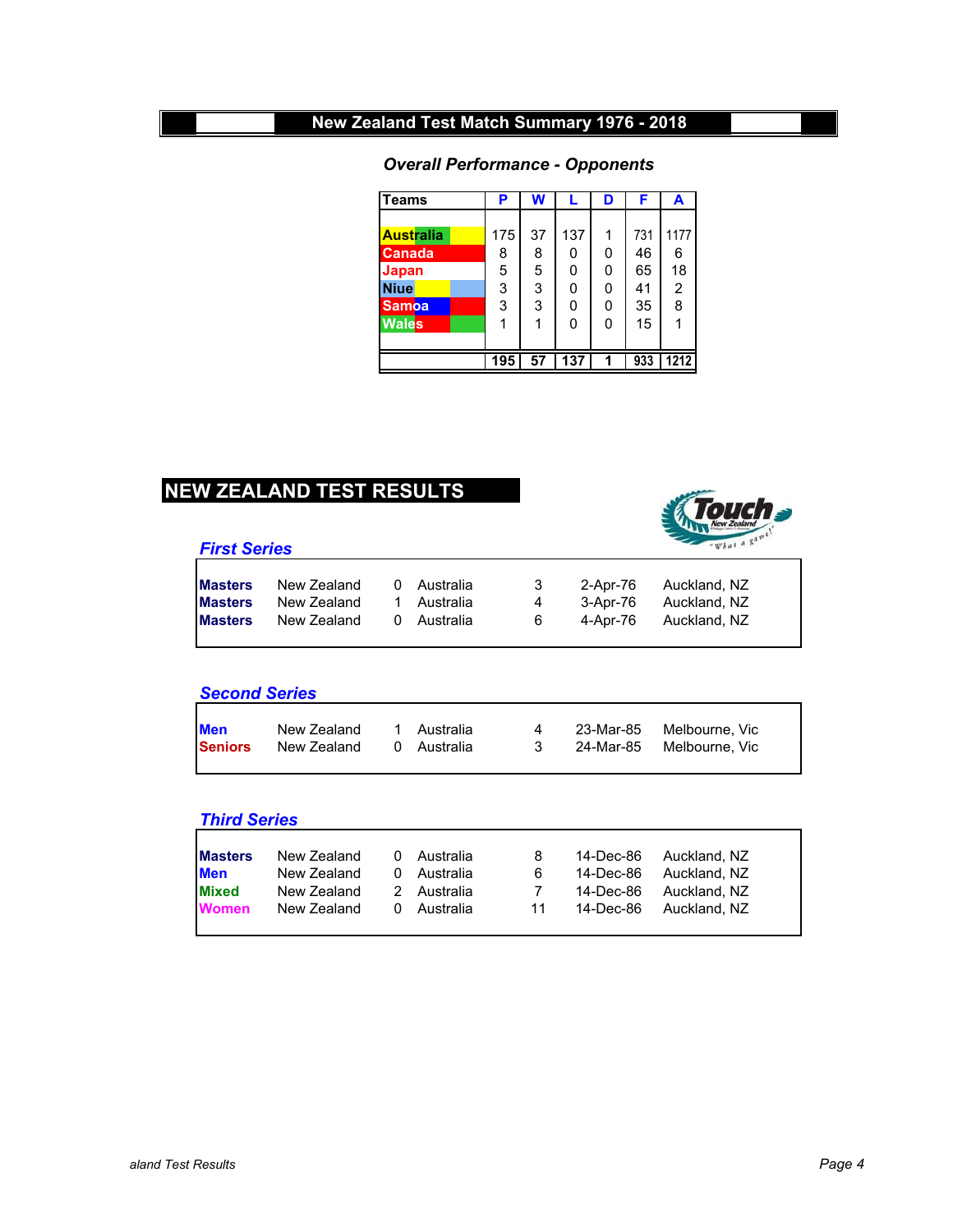### *Fourth Series*

| <b>Masters</b> | New Zealand | 6             | Canada    | 0 | 12-Nov-88 | Carara, QLD    |  |
|----------------|-------------|---------------|-----------|---|-----------|----------------|--|
| <b>Women</b>   | New Zealand | 6             | Canada    | 1 | 12-Nov-88 | Carara, QLD    |  |
| <b>Men</b>     | New Zealand | 8             | Canada    | 0 | 12-Nov-88 | Carara, QLD    |  |
| <b>Mixed</b>   | New Zealand | 7             | Canada    | 0 | 12-Nov-88 | Carara, QLD    |  |
| <b>Masters</b> | New Zealand | 1             | Australia | 5 | 12-Nov-88 | Southport, QLD |  |
| <b>Men</b>     | New Zealand | 0             | Australia | 0 | 12-Nov-88 | Southport, QLD |  |
| <b>Mixed</b>   | New Zealand | 0             | Australia | 7 | 12-Nov-88 | Southport, QLD |  |
| <b>Women</b>   | New Zealand | 0             | Australia | 4 | 12-Nov-88 | Southport, QLD |  |
| <b>Masters</b> | New Zealand | 1             | Australia | 5 | 13-Nov-88 | Southport, QLD |  |
| <b>Men</b>     | New Zealand | 0             | Australia | 6 | 13-Nov-88 | Southport, QLD |  |
| <b>Mixed</b>   | New Zealand | 1             | Australia | 7 | 13-Nov-88 | Southport, QLD |  |
| <b>Women</b>   | New Zealand | $\mathcal{P}$ | Australia | 4 | 13-Nov-88 | Southport, QLD |  |
| <b>Masters</b> | New Zealand | 4             | Canada    | 1 | 13-Nov-88 | Carara, QLD    |  |
| <b>Men</b>     | New Zealand | 6             | Canada    | 1 | 13-Nov-88 | Carara, QLD    |  |
| <b>Mixed</b>   | New Zealand | 5             | Canada    |   | 13-Nov-88 | Carara, QLD    |  |
| <b>Women</b>   | New Zealand | 4             | Canada    | 2 | 13-Nov-88 | Carara, QLD    |  |
|                |             |               |           |   |           |                |  |

### *Fifth Series*

| <b>IMasters</b>  | New Zealand | Australia | 12 | 30-Nov-91 | Hamilton, NZ |
|------------------|-------------|-----------|----|-----------|--------------|
| <b>Men</b>       | New Zealand | Australia | 4  | 30-Nov-91 | Hamilton, NZ |
| <b>Mixed</b>     | New Zealand | Australia | 8  | 30-Nov-91 | Hamilton, NZ |
| <b>Seniors</b>   | New Zealand | Australia | 1  | 30-Nov-91 | Hamilton, NZ |
| <b>Women Snr</b> | New Zealand | Australia | 3  | 30-Nov-91 | Hamilton, NZ |
| <b>Women</b>     | New Zealand | Australia | 3  | 30-Nov-91 | Hamilton, NZ |
|                  |             |           |    |           |              |

# *Sixth Series*

| <b>Men</b>   | New Zealand | 1 Australia | $\mathbf{0}$ | 8-May-93 | Tempe, NSW |
|--------------|-------------|-------------|--------------|----------|------------|
| <b>Mixed</b> | New Zealand | 4 Australia | 2            | 8-May-93 | Tempe, NSW |
| <b>Women</b> | New Zealand | 0 Australia | 2            | 9-Mav-93 | Tempe, NSW |
|              |             |             |              |          |            |

### *Seventh Series*

| <b>Women</b> | New Zealand |    | Australia | 3 | 21-Jun-97 | Brisbane, Australia |
|--------------|-------------|----|-----------|---|-----------|---------------------|
| <b>Mixed</b> | New Zealand | 5. | Australia | 4 | 21-Jun-97 | Brisbane, Australia |
| <b>Men</b>   | New Zealand |    | Australia | 2 | 21-Jun-97 | Brisbane, Australia |
| <b>Women</b> | New Zealand | 2. | Australia | 3 | 21-Jun-97 | Brisbane, Australia |
| <b>Mixed</b> | New Zealand |    | Australia | 5 | 21-Jun-97 | Brisbane, Australia |
| <b>Men</b>   | New Zealand |    | Australia | 3 | 21-Jun-97 | Brisbane, Australia |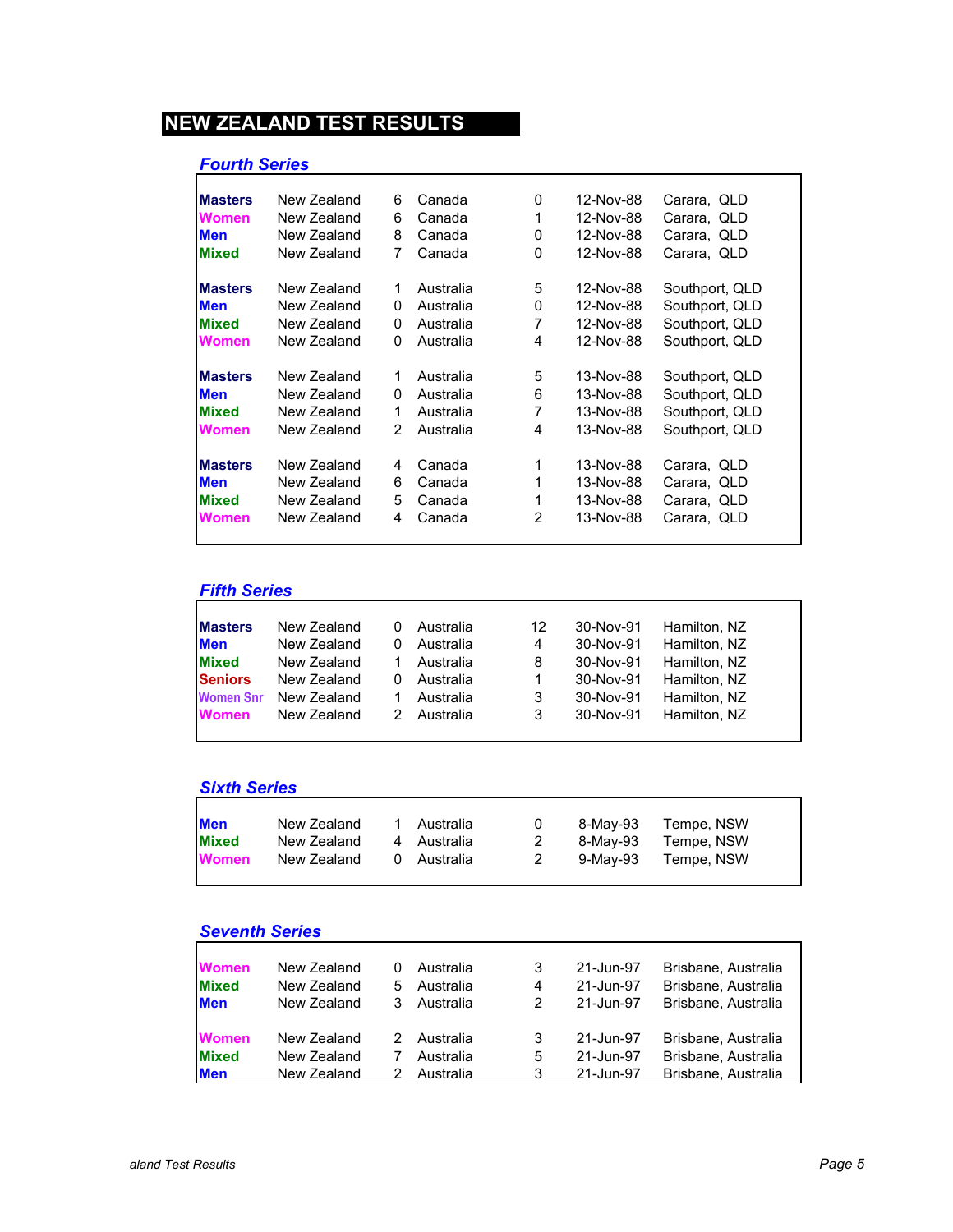# *Seventh Series (cont.)*

| <b>Women</b> | New Zealand | Australia   |     | 21-Jun-97 | Brisbane, Australia |
|--------------|-------------|-------------|-----|-----------|---------------------|
| <b>Mixed</b> | New Zealand | 2 Australia | .5  | 21-Jun-97 | Brisbane, Australia |
| <b>Men</b>   | New Zealand | 2 Australia | -3- | 21-Jun-97 | Brisbane, Australia |

#### *Eighth Series*

| <b>Mixed</b> | New Zealand | 11 | Niue     | 1 | 28-Mar-98 | Auckland, NZ |
|--------------|-------------|----|----------|---|-----------|--------------|
| <b>Women</b> | New Zealand | 19 | Niue     | 0 | 28-Mar-98 | Auckland, NZ |
| <b>Men</b>   | New Zealand | 11 | Niue     | 1 | 28-Mar-98 | Auckland, NZ |
|              |             |    |          |   |           |              |
| <b>Mixed</b> | New Zealand |    | 13 Samoa | 5 | 28-Mar-98 | Auckland, NZ |
| <b>Women</b> | New Zealand |    | 12 Samoa | 1 | 28-Mar-98 | Auckland, NZ |
| <b>Men</b>   | New Zealand |    | 10 Samoa | 2 | 28-Mar-98 | Auckland, NZ |
|              |             |    |          |   |           |              |

### *Ninth Series*

| <b>Mixed</b> | New Zealand | 7 | Australia | 2 | 3-Apr-98 | Auckland, NZ |
|--------------|-------------|---|-----------|---|----------|--------------|
| <b>Women</b> | New Zealand | 3 | Australia | 7 | 3-Apr-98 | Auckland, NZ |
| <b>Men</b>   | New Zealand | 8 | Australia | 6 | 3-Apr-98 | Auckland, NZ |
| <b>Mixed</b> | New Zealand | 6 | Australia | 7 | 4-Apr-98 | Auckland, NZ |
| <b>Women</b> | New Zealand |   | Australia | 8 | 4-Apr-98 | Auckland, NZ |
| <b>Men</b>   | New Zealand | 2 | Australia | 6 | 4-Apr-98 | Auckland, NZ |
| <b>Mixed</b> | New Zealand | 2 | Australia | 4 | 4-Apr-98 | Auckland, NZ |
| <b>Women</b> | New Zealand | 2 | Australia | 5 | 4-Apr-98 | Auckland, NZ |
| <b>Men</b>   | New Zealand | 5 | Australia | 6 | 4-Apr-98 | Auckland, NZ |
|              |             |   |           |   |          |              |

### *Tenth Series*

| New Zealand<br>New Zealand<br>New Zealand | 6<br>3 | Australia<br>Australia | 8<br>4 | 8-Nov-01   | Hamilton, NZ |
|-------------------------------------------|--------|------------------------|--------|------------|--------------|
|                                           |        |                        |        |            |              |
|                                           |        |                        |        | 8-Nov-01   | Hamilton, NZ |
|                                           | 10     | Australia              | 9      | 8-Nov-01   | Hamilton, NZ |
| New Zealand                               |        | Australia              | 6      | $9-Nov-01$ | Hamilton, NZ |
| New Zealand                               | 3      | Australia              | 4      | $9-Nov-01$ | Hamilton, NZ |
| New Zealand                               | 5      | Australia              | 4      | $9-Nov-01$ | Hamilton, NZ |
| New Zealand                               | 8      | Australia              | 6      | 10-Nov-01  | Hamilton, NZ |
| New Zealand                               | 6      | Australia              | 5      | 10-Nov-01  | Hamilton, NZ |
| New Zealand                               | 2      | Australia              | 3      | 10-Nov-01  | Hamilton, NZ |
|                                           |        |                        |        |            |              |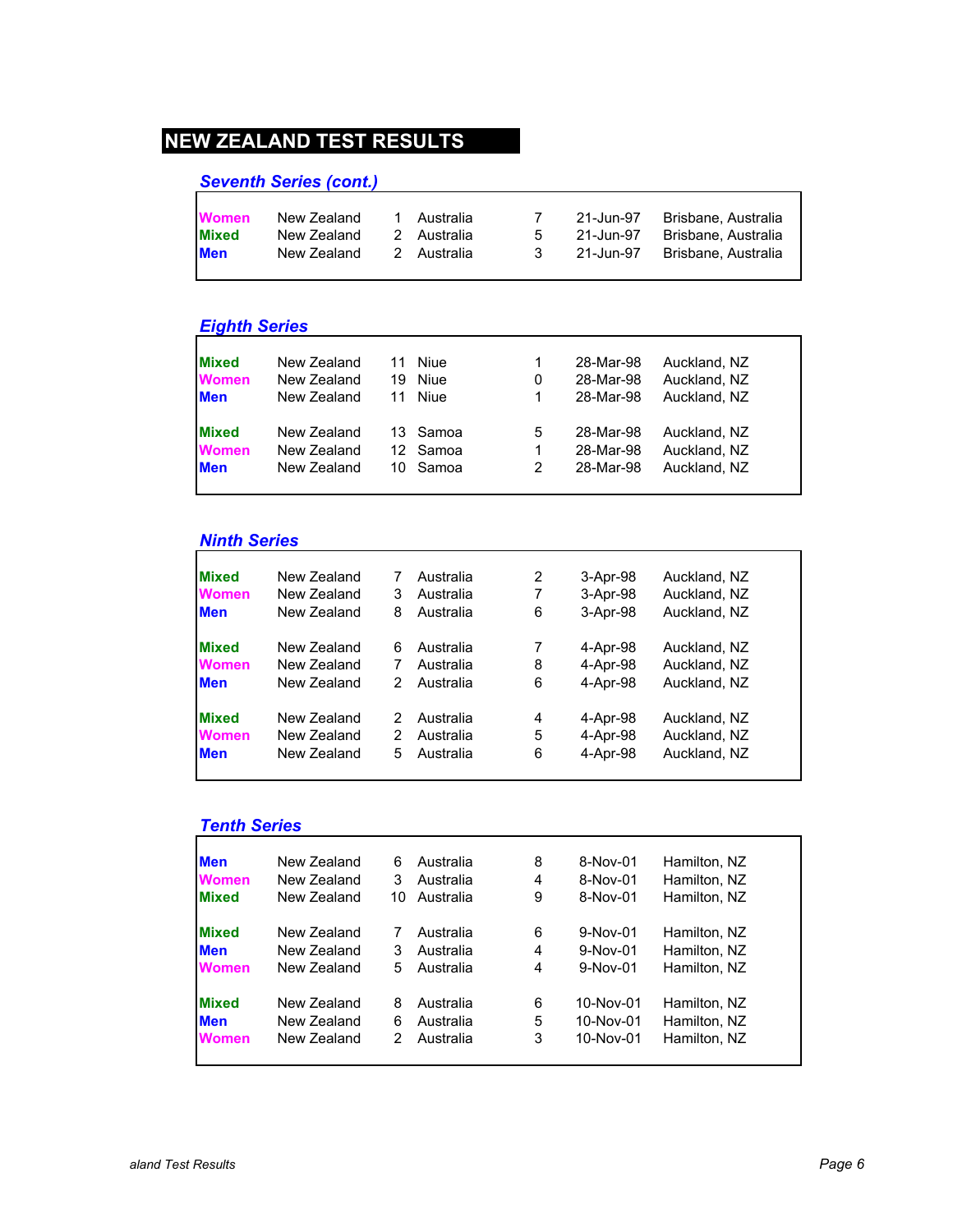### *Eleventh Series*

| <b>Mixed</b> | New Zealand | 5 | Australia | 4  | 19-Sep-02 | Coffs Harbour, Aust. |
|--------------|-------------|---|-----------|----|-----------|----------------------|
| <b>Women</b> | New Zealand | 0 | Australia | 6  | 19-Sep-02 | Coffs Harbour, Aust. |
| <b>Men</b>   | New Zealand | 3 | Australia | 6  | 19-Sep-02 | Coffs Harbour, Aust. |
| <b>Men</b>   | New Zealand | 3 | Australia | 6  | 20-Sep-02 | Coffs Harbour, Aust. |
| <b>Mixed</b> | New Zealand | 7 | Australia | 6  | 20-Sep-02 | Coffs Harbour, Aust. |
| <b>Women</b> | New Zealand |   | Australia | 9  | 20-Sep-02 | Coffs Harbour, Aust. |
| <b>Women</b> | New Zealand | 0 | Australia | 11 | 21-Sep-02 | Coffs Harbour, Aust. |
| <b>Men</b>   | New Zealand | 2 | Australia | 4  | 21-Sep-02 | Coffs Harbour, Aust. |
| <b>Mixed</b> | New Zealand | 6 | Australia | 7  | 21-Sep-02 | Coffs Harbour, Aust. |
|              |             |   |           |    |           |                      |

### *Twelfth Series*

| <u>I weihin Senes</u> |                          |               |           |    |           |                  |
|-----------------------|--------------------------|---------------|-----------|----|-----------|------------------|
| <b>Mixed 30</b>       | New Zealand              | 15            | Wales     | 1  | 10-Aug-03 | Cardiff. Wales   |
|                       | <b>Thirteenth Series</b> |               |           |    |           |                  |
| <b>Mixed</b>          | New Zealand              | 5             | Australia | 9  | 24-Apr-09 | Wollongong, Aust |
| <b>Women</b>          | New Zealand              | 2             | Australia | 9  | 24-Apr-09 | Wollongong, Aust |
| <b>Men</b>            | New Zealand              | 10            | Australia | 14 | 24-Apr-09 | Wollongong, Aust |
| <b>Mixed</b>          | New Zealand              | 7             | Australia | 9  | 25-Apr-09 | Wollongong, Aust |
| <b>Women</b>          | New Zealand              | $\mathcal{P}$ | Australia | 5  | 25-Apr-09 | Wollongong, Aust |
| <b>Men</b>            | New Zealand              | 9             | Australia | 8  | 25-Apr-09 | Wollongong, Aust |
| <b>Mixed</b>          | New Zealand              | 10            | Australia | 11 | 25-Apr-09 | Wollongong, Aust |
| <b>Women</b>          | New Zealand              | 6             | Australia | 8  | 26-Apr-09 | Wollongong, Aust |
| <b>Men</b>            | New Zealand              | 3             | Australia | 5  | 26-Apr-09 | Wollongong, Aust |
|                       |                          |               |           |    |           |                  |

### *Fourteenth Series*

| <b>Mixed</b> | New Zealand | 6 | Australia | 8  | 22-Jan-10    | Waitakere City, NZ |
|--------------|-------------|---|-----------|----|--------------|--------------------|
| <b>Women</b> | New Zealand | 1 | Australia | 4  | 22-Jan-10    | Waitakere City, NZ |
| <b>Men</b>   | New Zealand | 6 | Australia | 3  | 22-Jan-10    | Waitakere City, NZ |
| <b>Mixed</b> | New Zealand | 8 | Australia | 7  | 23-Jan-10    | Waitakere City, NZ |
| <b>Women</b> | New Zealand | 5 | Australia | 10 | 23-Jan-10    | Waitakere City, NZ |
| <b>Men</b>   | New Zealand | 8 | Australia | 10 | $23$ -Jan-10 | Waitakere City, NZ |
| <b>Mixed</b> | New Zealand | 5 | Australia | 6  | 24-Jan-10    | Waitakere City, NZ |
| <b>Women</b> | New Zealand | 2 | Australia | 3  | 24-Jan-10    | Waitakere City, NZ |
| <b>Men</b>   | New Zealand | 6 | Australia | 7  | 24-Jan-10    | Waitakere City, NZ |
|              |             |   |           |    |              |                    |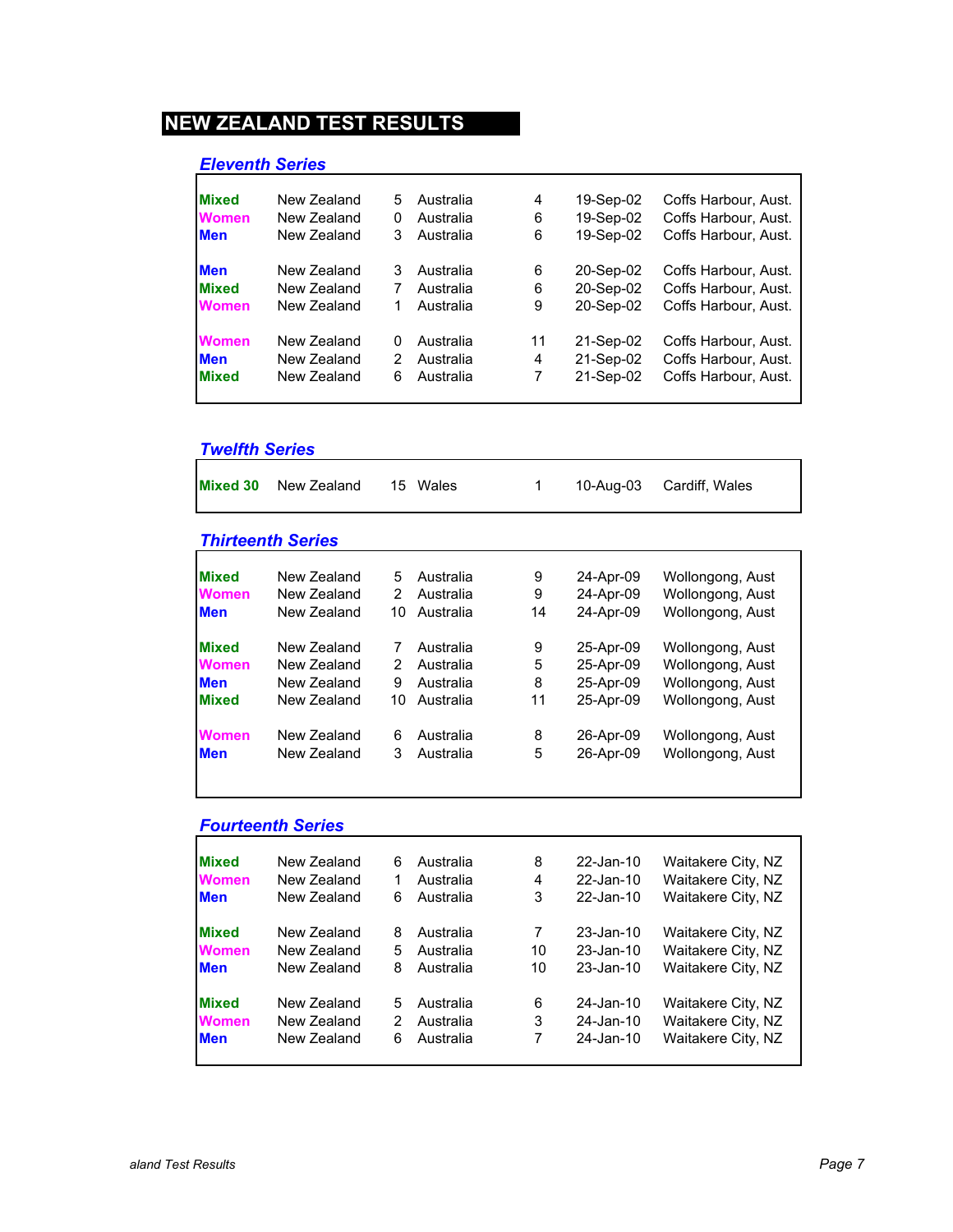### *Fifteenth Series*

| <b>Men 50</b> | New Zealand | 2 | Australia | 6  | $11$ -Jun-10  | Townsville, Australia |
|---------------|-------------|---|-----------|----|---------------|-----------------------|
| <b>Men 45</b> | New Zealand | 3 | Australia | 10 | $11$ -Jun-10  | Townsville, Australia |
| <b>Men 40</b> | New Zealand | 5 | Australia | 9  | $11$ -Jun-10  | Townsville, Australia |
| Women 30      | New Zealand | 1 | Australia | 3  | $11$ -Jun-10  | Townsville, Australia |
| <b>Men 30</b> | New Zealand | 4 | Australia | 6  | 11-Jun-10     | Townsville, Australia |
| Men 50        | New Zealand | 4 | Australia | 7  | 12-Jun-10     | Townsville, Australia |
| <b>Men 45</b> | New Zealand | 2 | Australia | 9  | 12-Jun-10     | Townsville, Australia |
| <b>Men 40</b> | New Zealand | 4 | Australia | 7  | 12-Jun-10     | Townsville, Australia |
| Women 30      | New Zealand | 2 | Australia | 7  | 12-Jun-10     | Townsville. Australia |
| <b>Men 30</b> | New Zealand | 8 | Australia | 10 | 12-Jun-10     | Townsville, Australia |
| Men 50        | New Zealand | 3 | Australia | 8  | $13 - Jun-10$ | Townsville, Australia |
| <b>Men 45</b> | New Zealand | 5 | Australia | 11 | 13-Jun-10     | Townsville, Australia |
| Women 30      | New Zealand | 0 | Australia | 5  | 13-Jun-10     | Townsville, Australia |
| <b>Men 40</b> | New Zealand | 6 | Australia | 5  | $13 - Jun-10$ | Townsville. Australia |
| <b>Men 30</b> | New Zealand | 4 | Australia | 15 | 13-Jun-10     | Townsville. Australia |
|               |             |   |           |    |               |                       |

#### *Sixteenth Series*

| <b>Mixed</b> | New Zealand | 4  | Australia | 8  | 26-Apr-12 | Mudgee, Australia |
|--------------|-------------|----|-----------|----|-----------|-------------------|
| <b>Women</b> | New Zealand | 3  | Australia | 2  | 26-Apr-12 | Mudgee, Australia |
| <b>Men</b>   | New Zealand | 4  | Australia | 5  | 26-Apr-12 | Mudgee, Australia |
| <b>Mixed</b> | New Zealand | 10 | Australia | 9  | 27-Apr-12 | Mudgee, Australia |
| <b>Women</b> | New Zealand | 2  | Australia | 4  | 27-Apr-12 | Mudgee, Australia |
| <b>Men</b>   | New Zealand | 5  | Australia | 8  | 27-Apr-12 | Mudgee, Australia |
| <b>Mixed</b> | New Zealand | 8  | Australia | 10 | 28-Apr-12 | Mudgee, Australia |
| <b>Women</b> | New Zealand | 2  | Australia | 7  | 28-Apr-12 | Mudgee, Australia |
| <b>Men</b>   | New Zealand | 3  | Australia | 11 | 28-Apr-12 | Mudgee, Australia |
|              |             |    |           |    |           |                   |

# *Seventeenth Series*

| Girls 18        | New Zealand | 4  | Australia | 5  | 05-Feb-13 | Auckland, NZ |
|-----------------|-------------|----|-----------|----|-----------|--------------|
| <b>Boys 18</b>  | New Zealand |    | Australia | 9  | 05-Feb-13 | Auckland, NZ |
| <b>Women 20</b> | New Zealand | 2  | Australia | 8  | 05-Feb-13 | Auckland, NZ |
| <b>Men 20</b>   | New Zealand | 2  | Australia | 10 | 05-Feb-13 | Auckland, NZ |
| Girls 18        | New Zealand | 4* | Australia | 5  | 06-Feb-13 | Auckland, NZ |
| <b>Boys 18</b>  | New Zealand | 8  | Australia | 6  | 06-Feb-13 | Auckland, NZ |
| Women 20        | New Zealand | 4  | Australia | 8  | 06-Feb-13 | Auckland, NZ |
| <b>Men 20</b>   | New Zealand | 8  | Australia | 12 | 06-Feb-13 | Auckland, NZ |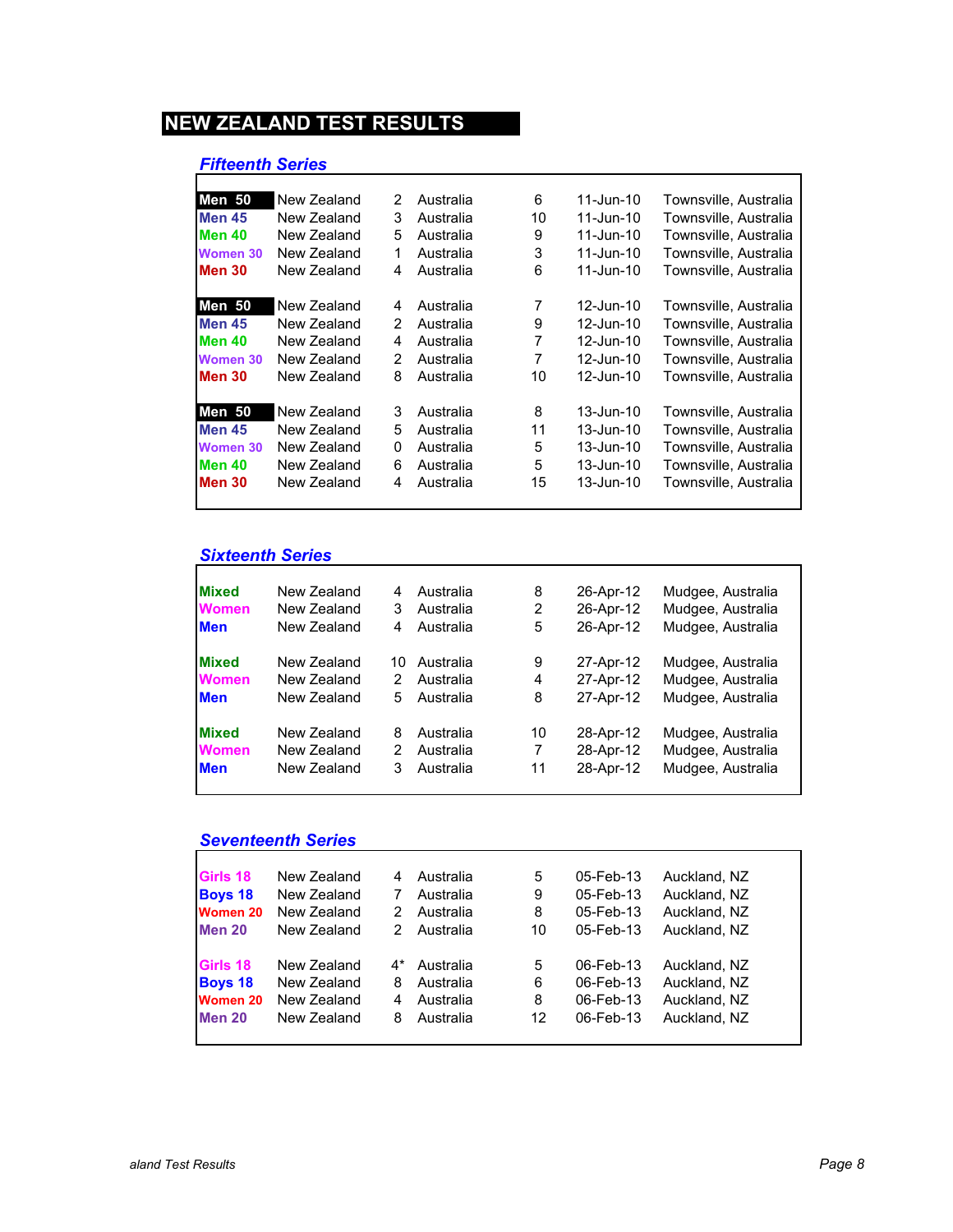# *Seventeenth Series (cont.)*

| Women 30        | New Zealand                 | 6              | Australia | 4              | 07-Feb-13 | Auckland, NZ |
|-----------------|-----------------------------|----------------|-----------|----------------|-----------|--------------|
| <b>Men 50</b>   | New Zealand                 | 3              | Australia | 9              | 07-Feb-13 | Auckland, NZ |
| Girls 18        | New Zealand                 | 3              | Australia | $\overline{7}$ | 07-Feb-13 | Auckland, NZ |
| <b>Mixed 30</b> | New Zealand                 | 6              | Australia | $\overline{2}$ | 07-Feb-13 | Auckland, NZ |
| <b>Men 40</b>   | New Zealand                 | 8              | Australia | 10             | 07-Feb-13 | Auckland, NZ |
| <b>Men 20</b>   | New Zealand                 | 6              | Australia | 10             | 07-Feb-13 | Auckland, NZ |
| <b>Men 30</b>   | New Zealand                 | $\overline{7}$ | Australia | 5              | 07-Feb-13 | Auckland, NZ |
| Women 20        | New Zealand                 | 2              | Australia | 4              | 07-Feb-13 | Auckland, NZ |
| <b>Boys 18</b>  | New Zealand                 | 6              | Australia | 8              | 07-Feb-13 | Auckland, NZ |
|                 |                             |                |           |                |           |              |
| <b>Men 50</b>   | New Zealand                 | 3              | Australia | 12             | 08-Feb-13 | Auckland, NZ |
|                 | <b>Women 30 New Zealand</b> | $4^*$          | Australia | 3              | 08-Feb-13 | Auckland, NZ |
| <b>Men 40</b>   | New Zealand                 | 2              | Australia | 6              | 08-Feb-13 | Auckland, NZ |
| <b>Mixed 30</b> | New Zealand                 | 6              | Australia | 5              | 08-Feb-13 | Auckland, NZ |
| <b>Men 30</b>   | New Zealand                 | 8              | Australia | 11             | 08-Feb-13 | Auckland, NZ |
| <b>Mixed</b>    | New Zealand                 | 10             | Australia | 8              | 08-Feb-13 | Auckland, NZ |
| Women           | New Zealand                 | 3              | Australia | 6              | 08-Feb-13 | Auckland, NZ |
| <b>Men</b>      | New Zealand                 | $6*$           | Australia | 5              | 08-Feb-13 | Auckland, NZ |
|                 |                             |                |           |                |           |              |
| <b>Men 50</b>   | New Zealand                 | 1              | Australia | $\overline{7}$ | 09-Feb-13 | Auckland, NZ |
| <b>Men 40</b>   | New Zealand                 | 6              | Australia | 5              | 09-Feb-13 | Auckland, NZ |
| <b>Mixed 30</b> | New Zealand                 | $\overline{7}$ | Australia | 6              | 09-Feb-13 | Auckland, NZ |
| <b>Women 30</b> | New Zealand                 | 5              | Australia | 4              | 09-Feb-13 | Auckland, NZ |
| <b>Men 30</b>   | New Zealand                 | 10             | Australia | 6              | 09-Feb-13 | Auckland, NZ |
| <b>Mixed</b>    | New Zealand                 | 12             | Australia | 6              | 09-Feb-13 | Auckland, NZ |
| Women           | New Zealand                 | 4              | Australia | 8              | 09-Feb-13 | Auckland, NZ |
| <b>Men</b>      | New Zealand                 | 5              | Australia | 4              | 09-Feb-13 | Auckland, NZ |
|                 |                             |                |           |                |           |              |
| <b>Mixed</b>    | New Zealand                 | 5              | Australia | 7              | 10-Feb-13 | Auckland, NZ |
| Women           | New Zealand                 | 4              | Australia | 6              | 10-Feb-13 | Auckland, NZ |
| <b>Men</b>      | New Zealand                 | 5              | Australia | 9              | 10-Feb-13 | Auckland, NZ |
|                 |                             |                |           |                |           |              |

# *Eighteenth Series*

| <b>Mixed</b> | New Zealand        | 2 | Australia | 10 | 25-Apr-14 | Mudgee, Australia |
|--------------|--------------------|---|-----------|----|-----------|-------------------|
| <b>Women</b> | New Zealand        | 6 | Australia | 8  | 25-Apr-14 | Mudgee, Australia |
| <b>Men</b>   | New Zealand        | 6 | Australia | 10 | 25-Apr-14 | Mudgee, Australia |
| <b>Mixed</b> | New Zealand        | 6 | Australia | 9  | 26-Apr-14 | Mudgee, Australia |
| <b>Women</b> | <b>New Zealand</b> | 6 | Australia | 4  | 26-Apr-14 | Mudgee, Australia |
| <b>Men</b>   | New Zealand        | 4 | Australia | 7  | 26-Apr-14 | Mudgee, Australia |
| <b>Mixed</b> | <b>New Zealand</b> | 6 | Australia | 5  | 27-Apr-14 | Mudgee, Australia |
| <b>Women</b> | New Zealand        | 4 | Australia | 6  | 27-Apr-14 | Mudgee, Australia |
| <b>Men</b>   | New Zealand        | 7 | Australia | 10 | 27-Apr-14 | Mudgee, Australia |
|              |                    |   |           |    |           |                   |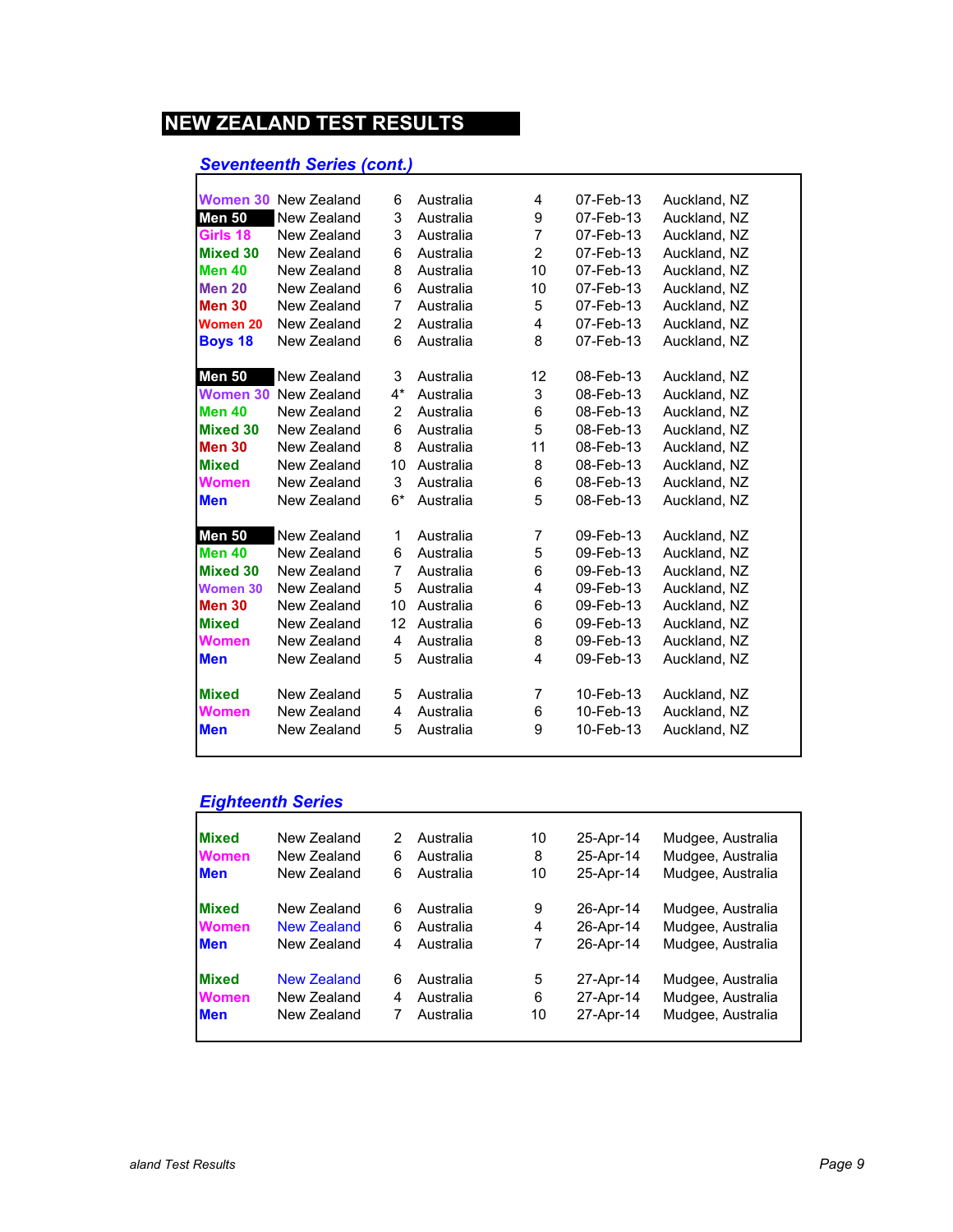### *Nineteenth Series*

| <b>Women</b> | New Zealand | 16 Japan | $\overline{1}$ | 27-Apr-16 | Auckland, NZ |
|--------------|-------------|----------|----------------|-----------|--------------|
| <b>Men</b>   | New Zealand | 15 Japan | 5              | 27-Apr-16 | Auckland, NZ |
| <b>Women</b> | New Zealand | 10 Japan | 2              | 28-Apr-16 | Auckland, NZ |
| <b>Men</b>   | New Zealand | 13 Japan | 4              | 28-Apr-16 | Auckland, NZ |

# *Twentyth Series*

| <b>Mixed</b> | New Zealand | 9 | Australia | 10 | 29-Apr-16  | Auckland, NZ |
|--------------|-------------|---|-----------|----|------------|--------------|
| <b>Women</b> | New Zealand | 6 | Australia | 7  | 29-Apr-16  | Auckland, NZ |
| <b>Men</b>   | New Zealand |   | Australia | 13 | 29-Apr-16  | Auckland, NZ |
|              |             |   |           |    |            |              |
| <b>Mixed</b> | New Zealand | 3 | Australia | 4  | 30-Apr-16  | Auckland, NZ |
| <b>Women</b> | New Zealand |   | Australia | 6  | 30-Apr-16  | Auckland, NZ |
| <b>Men</b>   | New Zealand | 6 | Australia | 10 | 30-Apr-16  | Auckland, NZ |
|              |             |   |           |    |            |              |
| <b>Mixed</b> | New Zealand |   | Australia | 8  | 1-May-16   | Auckland, NZ |
| <b>Women</b> | New Zealand | 5 | Australia | 6  | $1-Mav-16$ | Auckland, NZ |
| <b>Men</b>   | New Zealand | 5 | Australia | 9  | $1-May-16$ | Auckland, NZ |
|              |             |   |           |    |            |              |

# *Twenty First Series*

| <b>Men</b> | New Zealand 11 Japan |  | 11-May-17 Kawana Waters Qld |
|------------|----------------------|--|-----------------------------|
|            |                      |  |                             |

| <b>Twenty Second Series</b> |  |
|-----------------------------|--|
|                             |  |

| <b>Mixed</b> | New Zealand | 6  | Australia | 9  | 12-May-17 | Kawana Waters Qld |
|--------------|-------------|----|-----------|----|-----------|-------------------|
| <b>Women</b> | New Zealand | 3  | Australia | 10 | 12-May-17 | Kawana Waters Qld |
| <b>Men</b>   | New Zealand | 4  | Australia | 9  | 12-May-17 | Kawana Waters Qld |
| <b>Mixed</b> | New Zealand |    | Australia | 14 | 13-May-17 | Kawana Waters Qld |
| <b>Women</b> | New Zealand | 6  | Australia | 9  | 13-May-17 | Kawana Waters Qld |
| <b>Men</b>   | New Zealand | 6  | Australia | 7  | 13-May-17 | Kawana Waters Qld |
| <b>Mixed</b> | New Zealand | 10 | Australia | 11 | 14-May-17 | Kawana Waters Old |
| <b>Women</b> | New Zealand | 3  | Australia | 14 | 14-May-17 | Kawana Waters Qld |
| <b>Men</b>   | New Zealand | 6  | Australia | 7  | 14-May-17 | Kawana Waters Qld |
|              |             |    |           |    |           |                   |